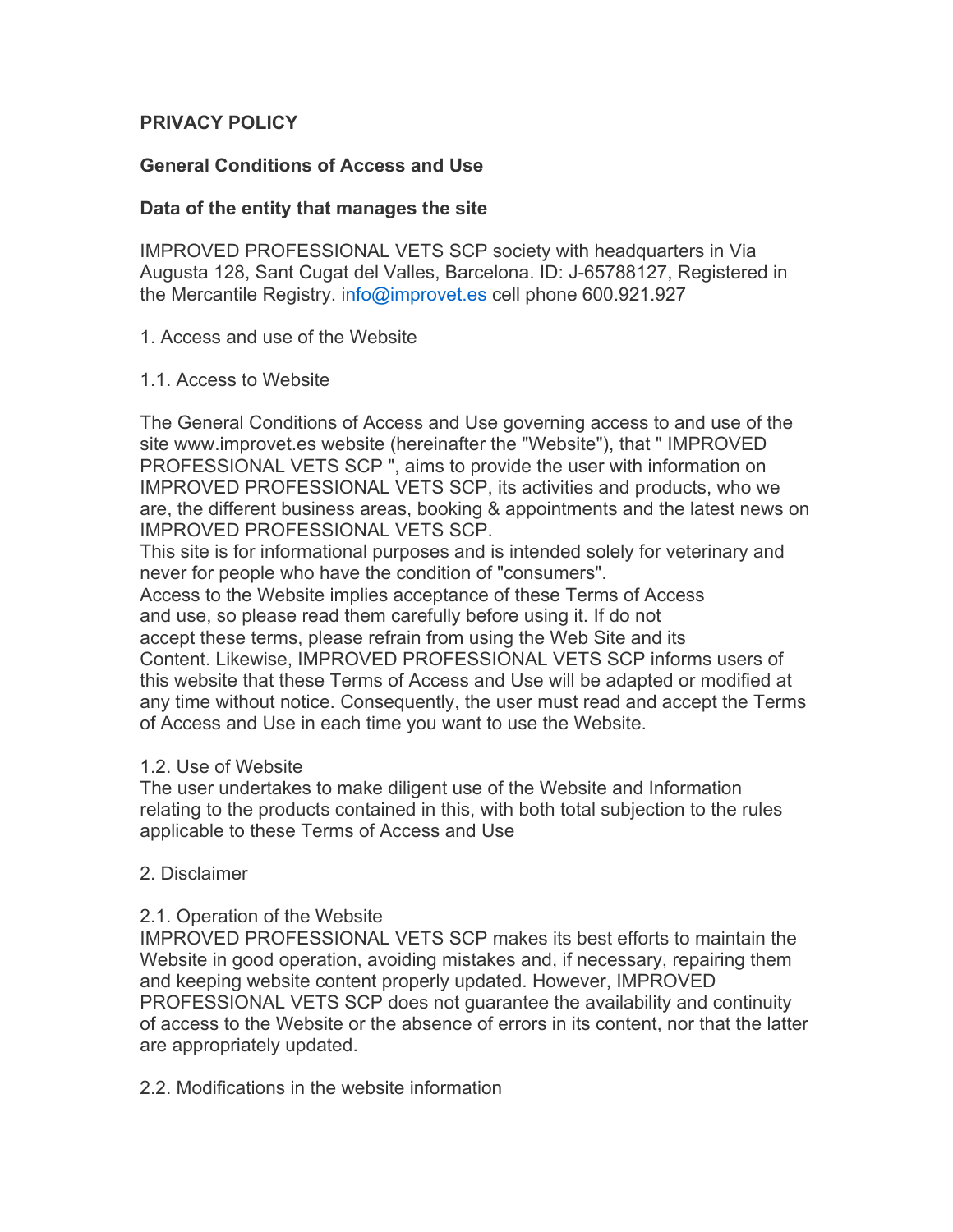IMPROVED PROFESSIONAL VETS SCP reserves the right to make any time and without prior notice, modifications, deletions or update the information contained on the Website, its configuration or presentation.

2.3. Using the information contained on the Website

Access to the Website and the use made of any information contains, especially concerning the suitability and proper use of products IMPROVED PROFESSIONAL VETS SCP are performed under the responsibility of the user.

IMPROVED PROFESSIONAL VETS SCP is not responsible for any loss or damage arising directly or indirectly from the access or use of the information contained on the Website, and especially of that information on to third parties other than IMPROVED PROFESSIONAL VETS SCP. In particular, IMPROVED PROFESSIONAL VETS SCP leaves expresses certainty that all information concerning the specifications and conditions of use of their products to the website does not replace the general conditions and / or individual recruitment IMPROVED PROFESSIONAL VETS SCP and all that information provided with the products purchased in person, which will be sent to the user for the acquisition and proper use of them, so it reminds the user the necessity for careful reading all documentation accompanied the goods or services purchased. Likewise, IMPROVED PROFESSIONAL VETS SCP says that the free information provided to users as a result of specific queries relating to products or services offered on the website is indicative, so it takes liability for any damage that may arise, directly or indirectly from use by the user of this information provided. In particular, IMPROVED PROFESSIONAL VETS SCP makes explicit evidence that this information does not constitute a technical opinion issued based on all relevant data required. Consequently, if you require a technical opinion binding, should contact IMPROVED PROFESSIONAL VETS SCP, by phone or email listed at the beginning of these conditions. Additionally, IMPROVED PROFESSIONAL VETS SCP is not responsible for any damage or prejudice the user's software or hardware arising from access to the Website.

3. Responsibility of the user

The user understands and voluntarily accepts that the use of the website occurs in all cases, your sole and exclusive. The user liable for damages of any kind that IMPROVED PROFESSIONAL VETS SCP, may suffer as a result of the breach of any of the obligations to which they are bound under these Conditions of Access and Use or applicable law regarding the use of the Website.

4. Policy of links (Links)

IMPROVED PROFESSIONAL VETS SCP, assumes no liability for the connection or the contents of the hypertext links to third party websites, or its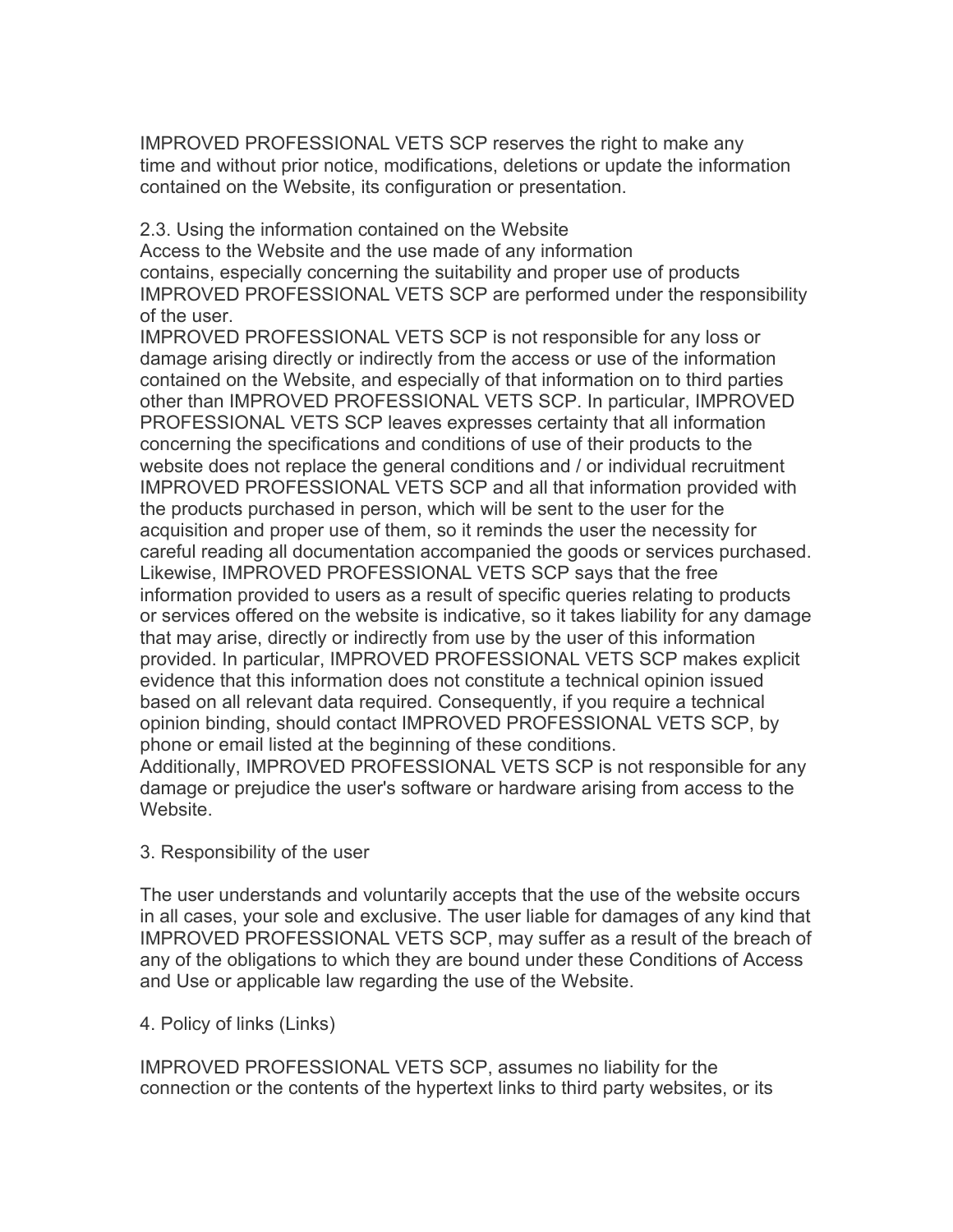existence implies that IMPROVED PROFESSIONAL VETS SCP, endorses, promotes, guarantees or recommends the linked sites. Likewise, those third parties who intend to include a link to a website hypertext that leads to the Website must necessarily obtain the prior, written consent of IMPROVED PROFESSIONAL VETS SCP.

# 5. Privacy

# 5.1. Privacy Policy

IMPROVED PROFESSIONAL VETS SCP informs that the personal information you provide via e-mail delivery, as well as data which IMPROVED PROFESSIONAL VETS SCP access as a result of browsing, queries or applications made via the Web, will be collected in a file by IMPROVED PROFESSIONAL VETS SCP which is responsible for it and aims to address the queries or requests and prepare their user profile on the basis of their surfing habits in order to keep you informed of goods and services that may be of interest.

You can revoke the consent granted in the preceding paragraph and to exercise rights of access, rectification, cancellation and opposition by writing to the address indicated in the header of the Terms of Access and Use, by email or conventional mail, in person or by telephone, and indicating as appropriate, visible form the specific right being exercised.

Please notify immediately IMPROVED PROFESSIONAL VETS SCP any modification of your personal data so that the information contained in files IMPROVED PROFESSIONAL VETS SCP is kept up to date and error. Furthermore, by accepting these Terms of Access and Use, acknowledges that the information and personal data are accurate and truthful. Not informed that the completion of the personal data indicated as required by any of the electronic registration form can be as consequence of IMPROVED PROFESSIONAL VETS SCP can not meet his request. You expressly agree that your data may be communicated to collaborators of IMPROVED PROFESSIONAL VETS, for the purposes indicated in the first paragraph of this clause 5.1, traveling to any country in the world even those who do not offer a level of protection comparable to the European Union regulations on the protection of personal data. Also be advised that consent for personal data communication is revocable at any time, it will not have retroactive effect.

### 5.2. Commercial

By accepting this clause, the user expressly authorizes IMPROVED PROFESSIONAL VETS SCP to send you commercial, promotional or advertising by mail or other electronic media equivalent to the email address you provide. If you do not want receive these marketing communications, advertising or promotional, whatever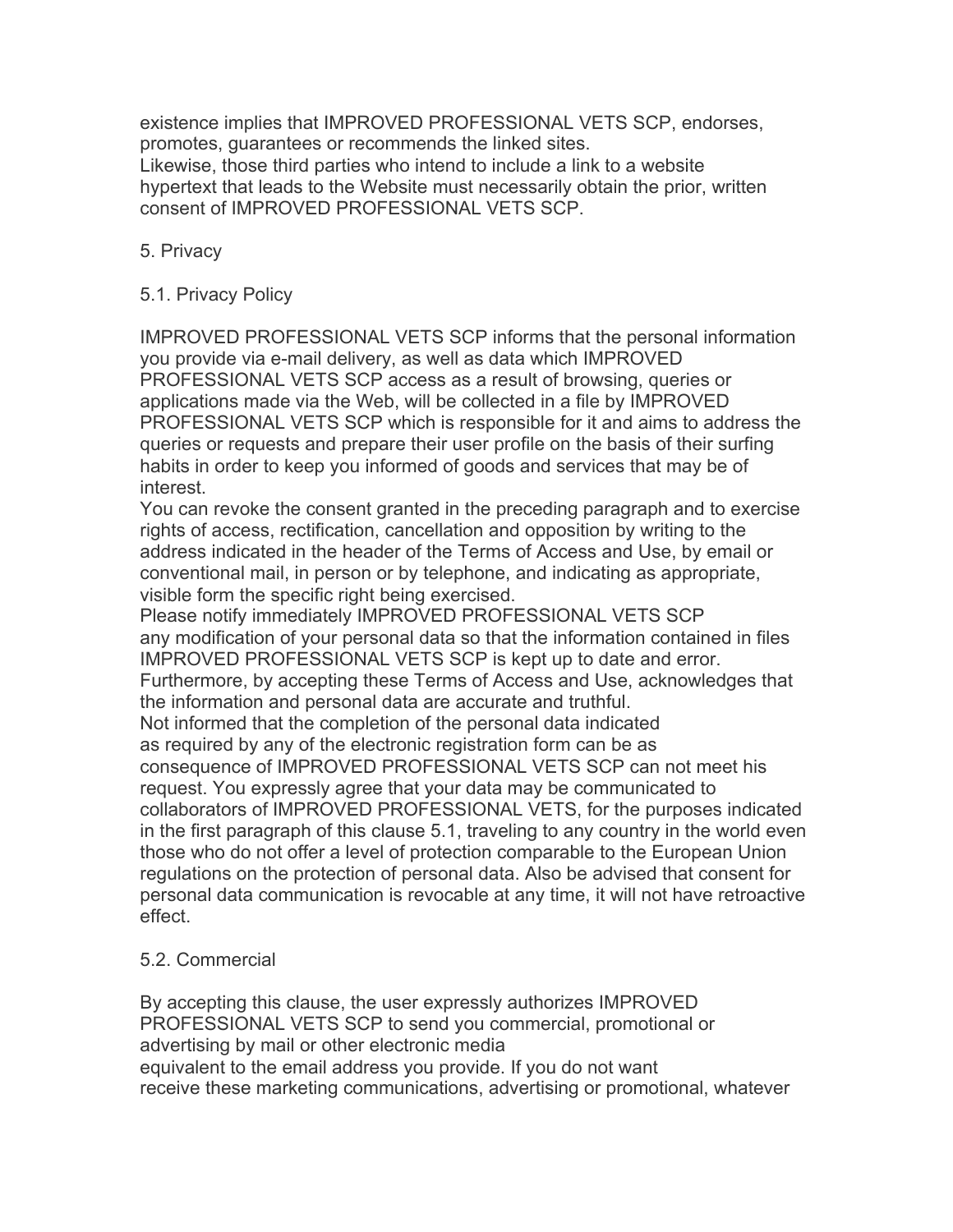the channel used for this purpose can freely communicate their decision through the media indicated in clause 5.1 above to exercise their rights of access, rectification, cancellation and opposition. His acceptance to refer business information is always revocable, without retroactive effect.

### 5.3. Security measures

IMPROVED PROFESSIONAL VETS SCP informs that it has implemented safety technical measures and organizational measures to ensure the security of all personal data and avoid its alteration, loss, and / or unauthorized access, considering the state of technology, the nature of the data and the risks they are exposed, whether from human or physical or natural environment.

### 6. Industrial and Intellectual Property

All rights of intellectual property, content, design, databases and codes contained in the Website are owned by IMPROVED PROFESSIONAL VETS SCP, who has the exclusive rights of exploitation, unless indicating in each case a different ownership. The reproduction, distribution, marketing or transformation of these works, unless it is done for personal and private, constitutes an infringement of copyright for IMPROVED PROFESSIONAL VETS SCP or that it holds.

Furthermore, all trade names, trademarks and logos of any kind are protected by industrial property rights, intellectual or other nature. Unauthorized use of the contents of this Website, as well as damages caused to the rights of intellectual property and industrial IMPROVED PROFESSIONAL VETS SCP can lead to the exercise of legal actions that will appropriate, and the responsibilities, if any, arising from same. Consequently, if you wish to obtain any authorization, shall apply to the following email address: info@improvet.es

# 7. Cookies

IMPROVED PROFESSIONAL VETS SCP can install storage devices and data recovery, also called cookies on your computer in order to know information from visitors to its website, in any case these data will be processed data personal. Your browser does sometimes generate an instant message which will provide the opportunity for visitors to the website to oppose the installation of these devices. In the case of opposing the installation of cookies, browsing www.improvet.es not affected in any way.

Moreover, in the event that you provide this possibility so automatically, you can inhibit the installation of the same by following the instructions of your browser.

8. - Applicable law and jurisdiction

Access to and use of the Website will be governed by and construed in